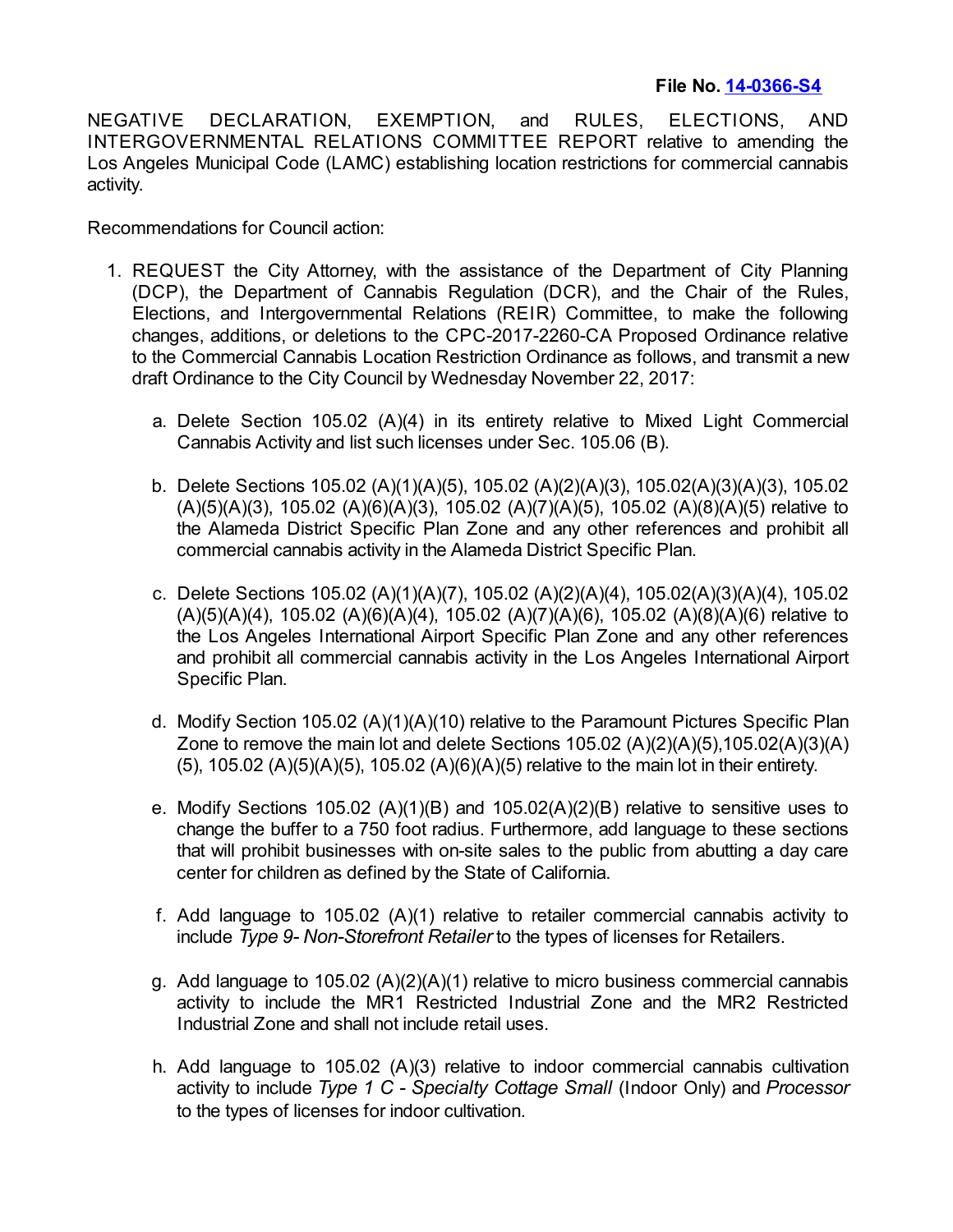- i. Add language to 105.02 (A)(5) relative to Level 1 manufacturing commercial cannabis activity to include *Type N - Infusion* and *Type P - Packaging* to the types of licenses for manufacturing.
- j. Add language that will prohibit all commercial cannabis activity in the Port of Los Angeles Community Plan in its entirety.
- k. Add language that will require a 600 foot buffer from schools for all non-retail businesses conducting commercial cannabis activity, including non-retail delivery businesses.
- l. Replace the language of Section 105.02 (B) with the following: The distance specified in this section between businesses shall be the horizontal distance measured in a straight line, without regard to intervening structures, from the closest exterior actual wall of each business. The distance between any business and any school, public park, public library, alcoholism or drug abuse recovery or treatment facility shall be the horizontal distance measured in a straight line, without regard to intervening structures, from the closest exterior structural wall of the business to the closest property line of the school, public park, public library, alcoholism or drug abuse recovery or treatment facility.
- m. Add language to Section 105.02 (A)(6) relative to Level 2 Manufacturing that would require a 200 foot sensitive use buffer from residential zones.
- n. Modify Section 105.01 relative to the definition of *Alcoholism or Drug Abuse Recovery or Treatment Facility* to include in the definition permanent supportive housing developments where services are provided on site that has received entitlement approvals or a building permit from the City.
- o. Replace the language of Section 105.03 (A)(2) and (B)(2) relative to Limited Grandfathering for Proposition D businesses to read: Limits on-site cultivation to not exceed the size of the EMMD's existing square footage of the building space on the Business Premises as documented by a lease entered into or Certificate of Occupancy issued prior to March 7, 2017, to be consistent with the language proposed under Section 104.07(G)(3).
- 2. INSTRUCT the Los Angeles Housing and Community Investment Department, with the assistance of the DCP and Los Angeles Department of Building and Safety, to report monthly beginning Tuesday January 2, 2018 and on the first business day of every month with a list of addresses and parcel numbers of permanent supportive housing developments where services are provided on site that has received entitlement approvals or a building permit from the City, including the date of such approvals.
- 3. AUTHORIZE the City Attorney, with the assistance of the DCR and the Chair of the REIR Committee, to make any technical modifications and/or legal corrections to the draft Ordinances, draft Resolutions, draft Ordinance requests, and any other related actions listed above in order to further the objectives as described in these recommendations.